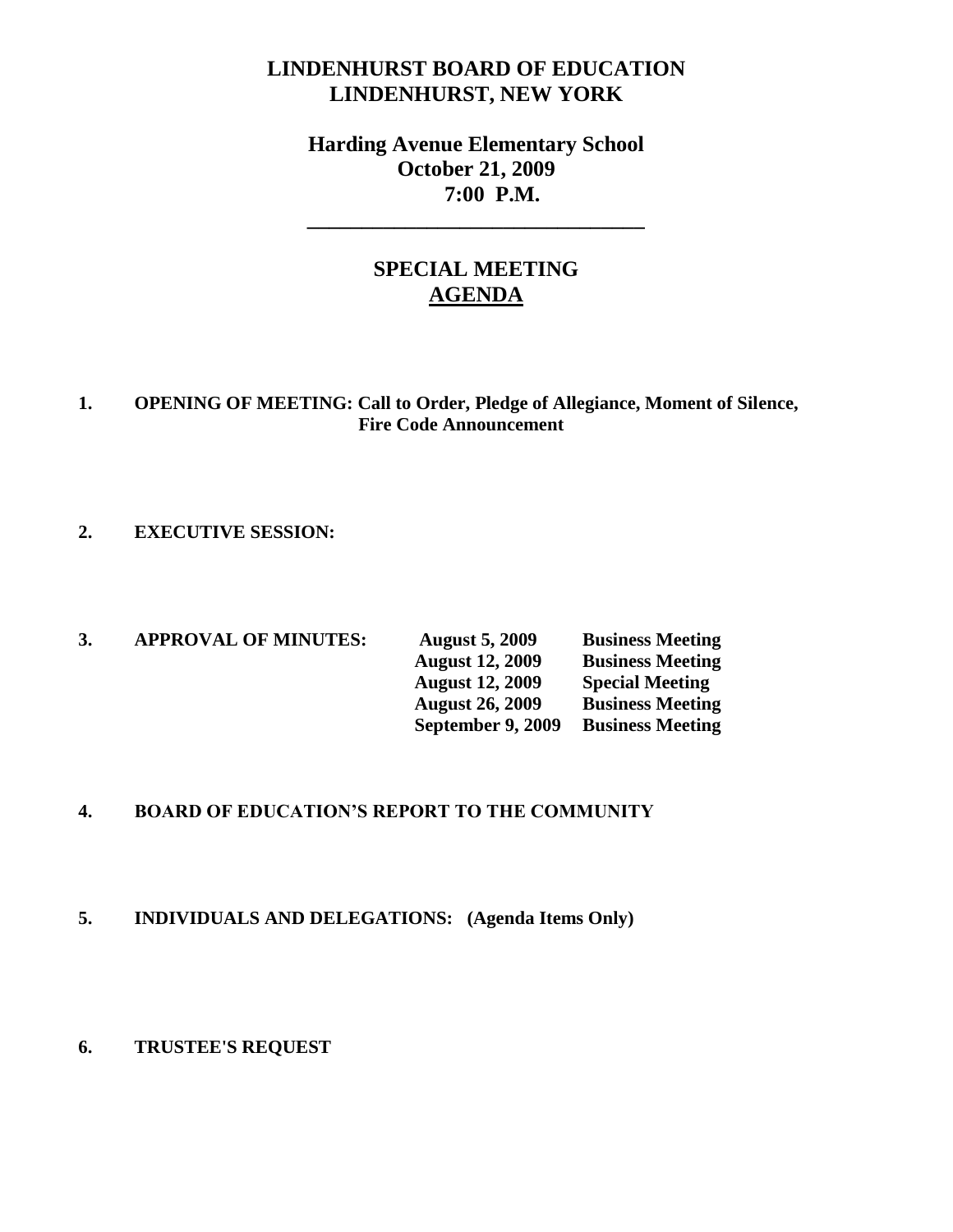## **7. SUPERINTENDENT'S RECOMMENDATIONS**

#### **a. Recommendation: FIELD TRIPS**

Recommended Action: Upon a motion made by \_\_\_\_\_\_\_\_\_\_\_\_\_\_\_\_\_, seconded by \_\_\_\_\_\_\_\_\_\_\_\_\_\_, the following resolution is offered

RESOLVED that the Board of Education, upon the recommendation of the Superintendent approves the following field trips:

### **High School**

| Sunday - Tuesday<br>November 22-24, 2009 |                                        | Approximately 12 Student Council members<br>to the Student Council NYS Conference in<br>Saratoga. Students will be transported via bus                    |  |  |
|------------------------------------------|----------------------------------------|-----------------------------------------------------------------------------------------------------------------------------------------------------------|--|--|
| Friday                                   | December 4, 2009                       | Thirty Art students to the Metropolitan Museum<br>of Art. Students will be transported via LIRR.                                                          |  |  |
| Thursday                                 | January 14, 2010                       | Approximately 82 $10^{th}$ grade Global History<br>students to the Intrepid Museum. Students will<br>be transported via bus.                              |  |  |
| Wednesday                                | November 18, 2009                      | Forty Sports Marketing students to Yankee<br>stadium. Students will be transported via bus                                                                |  |  |
| Thursday                                 | November 19, 2009                      | Forty Sports Marketing students to Yankee<br>stadium. Students will be transported via bus.                                                               |  |  |
| Sat,-Sun.                                | October 24, 25, 2009                   | Change in schedule of USSBA Championships<br>Marching Band to attend Competition in New<br>Jersey, originally approved for 10/18/09 at<br>Mitchell Field. |  |  |
| <b>Middle School</b>                     |                                        |                                                                                                                                                           |  |  |
| Friday<br>Friday                         | December 4, 2009 and<br>March 26, 2010 | Approximately 77 8 <sup>th</sup> Grade Art students<br>to Madame Tussauds Wax Museum in NYC<br>Students will be transported via bus.                      |  |  |
| Note: see enclosed                       |                                        |                                                                                                                                                           |  |  |
| Vote on the motion:                      | Yes:                                   |                                                                                                                                                           |  |  |
|                                          | No:                                    |                                                                                                                                                           |  |  |
|                                          | Abstained:                             |                                                                                                                                                           |  |  |
| Motion carried/defeated                  |                                        |                                                                                                                                                           |  |  |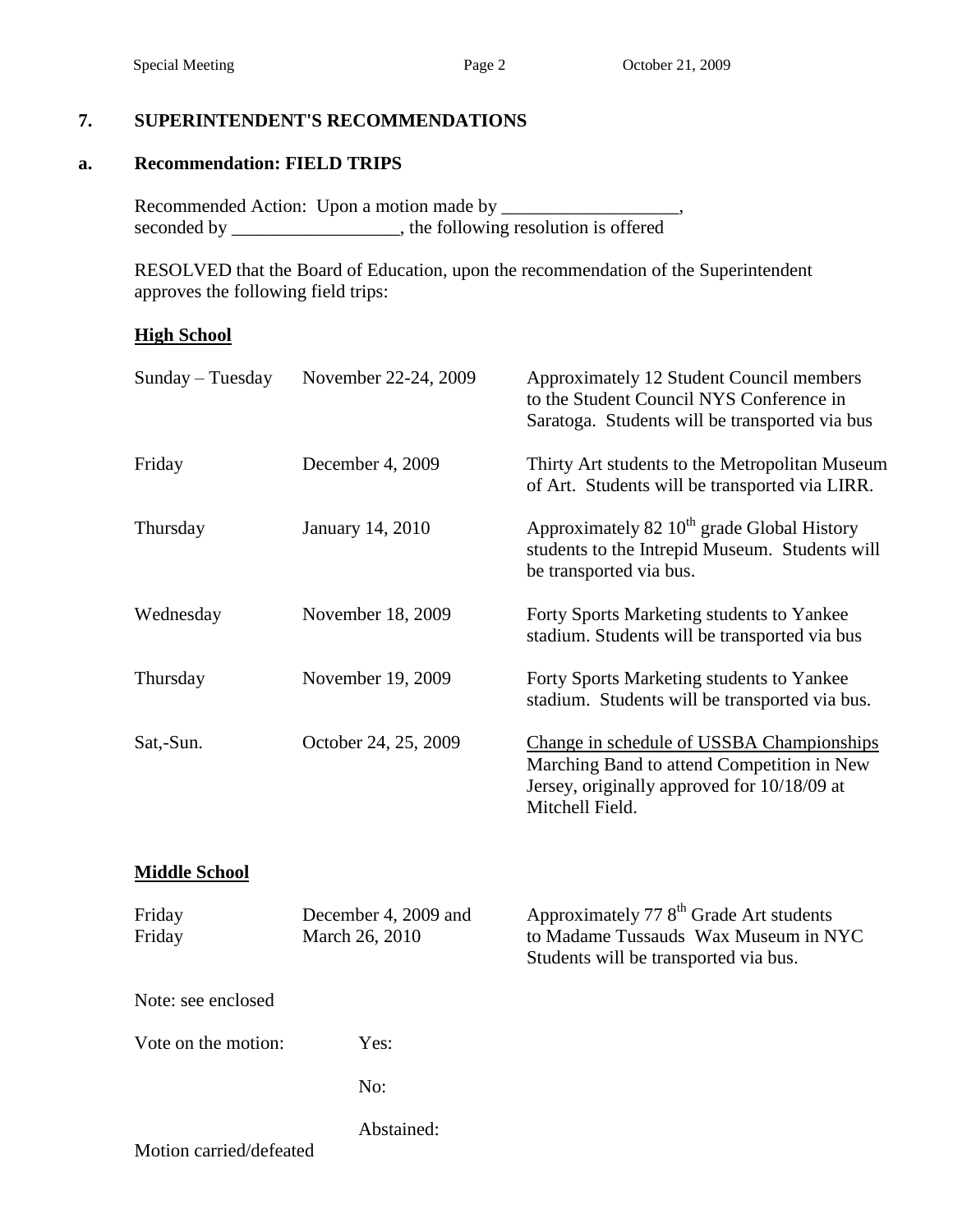## **b. Recommendation: OBSOLETE EQUIPMENT**

Recommended Action: Upon a motion made by \_\_\_\_\_\_\_\_\_\_\_\_\_\_\_\_\_\_\_, seconded by \_\_\_\_\_\_\_\_\_\_\_\_\_\_\_, the following resolution is offered

RESOLVED that the Board of Education, upon the recommendation of the Superintendent approves the disposal of the following equipment:

| <b>HIGH SCHOOL</b> - 1 HP Business Inkjet Printer 2300 Lind # 104540 |
|----------------------------------------------------------------------|
| 1 HP Business Inkjet Printer 2300 Lind # 201849                      |
| 1 Brother Intellifax 4100 Fax Machine                                |
| 3 Toshiba phones                                                     |
| 1 HP Fax/Copier Lind #104587                                         |
| 1 Broken Wheelchair Lind #4221                                       |
| 1 HP Fax/Copier Lind # 103502                                        |
| 1 Brother Fax/Copier Lind #102340                                    |
| 1 Titmus Old Vision Machine Lind #102324                             |
| 1 Titmus Old Vision Machine Lind # 8291                              |
| 1 Fellowes Shredder                                                  |

Note: See enclosed

Vote on the motion: Yes:

No:

Abstained:

Motion carried/defeated

### **c. Recommendation: FLEX BENEFITS ADMINISTRATOR**

Recommended Action: Upon a motion made by \_\_\_\_\_\_\_\_\_\_\_\_\_\_\_\_\_\_\_, seconded by \_\_\_\_\_\_\_\_\_\_\_\_\_\_\_\_, the following resolution is offered

RESOLVED that the Board of Education, upon the recommendation of the Superintendent authorizes the Board President to enter into an agreement with Fitzharris & Company for the 2010 Calendar year, for a fee of \$45.00 per participant.

Note: See enclosed

Vote on the motion: Yes:

No:

Abstained:

Motion carried/defeated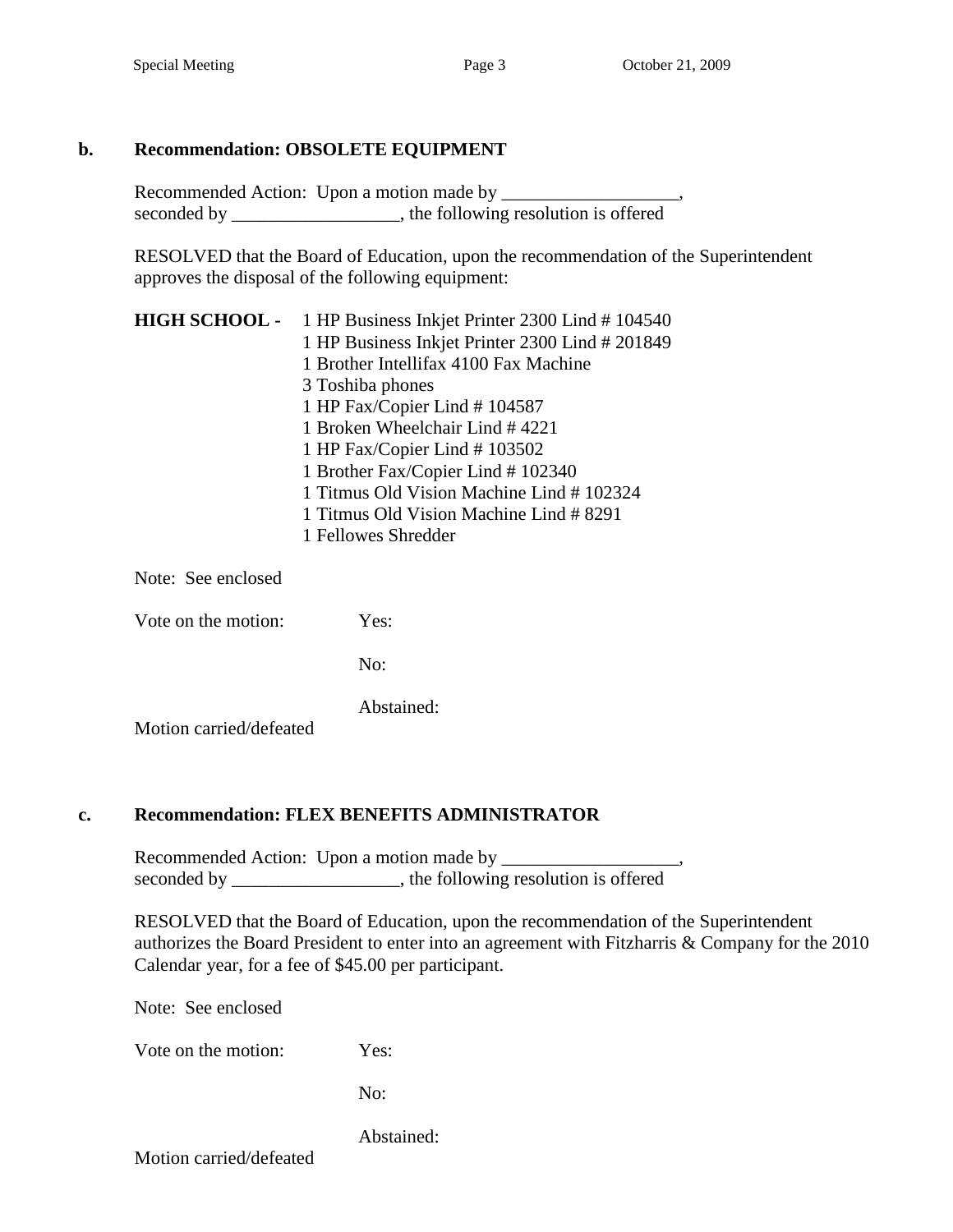# **d. Recommendation: STIPULATION OF AGREEMENT**

Recommended Action: Upon a motion made by \_\_\_\_\_\_\_\_\_\_\_\_\_\_\_\_\_\_\_, seconded by \_\_\_\_\_\_\_\_\_\_\_\_\_\_, the following resolution is offered

RESOLVED that the Board of Education, upon the recommendation of the Superintendent authorizes the Board President to sign a Stipulation of Agreement between the Board of Education of the Lindenhurst Union Free School District and the Teachers' Association of Lindenhurst.

Note: See enclosed

Vote on the motion: Yes:

No:

Abstained:

Motion carried/defeated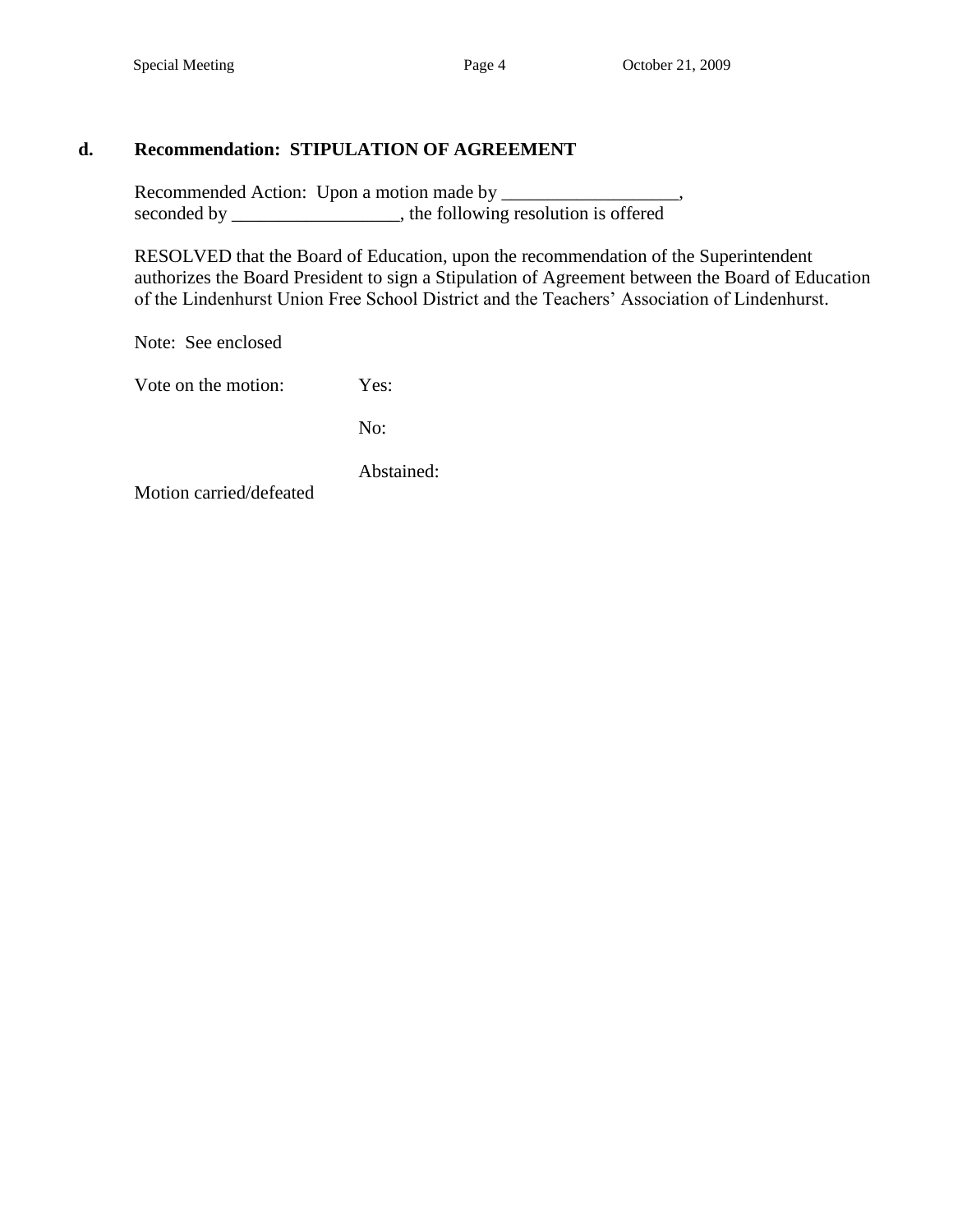# **8. SCHEDULES**

| Schedule | $A-1$      | No. 3 PE    | <b>Intramural Assignments</b>                                                                 |
|----------|------------|-------------|-----------------------------------------------------------------------------------------------|
| Schedule | $A-1$      | No. 6       | Personnel, Instructional Resignations & Terminations                                          |
| Schedule | $A-1$      | No. 7 C     | <b>Coaching Assignment</b>                                                                    |
| Schedule | $A-3$      | No. 23      | Personnel, Instructional Appointments                                                         |
| Schedule | $A-3$      | No. 24      | Personnel, Instructional Appointments                                                         |
| Schedule | $A-3$      | No. 25      | Personnel, Instructional Appointments-Elementary                                              |
| Schedule | $A-3$      | No. 26      | Personnel, Instructional Appointments - Elementary<br>Intramurals                             |
| Schedule | $A-3$      | No. 27      | Personnel, Instructional Appointments - Extra Curricular<br><b>Activities - Middle School</b> |
| Schedule | $A-3$      | No. 28      | Personnel, Instructional Appointments – Extra Curricular<br>Activities                        |
| Schedule | $AS-1$     | No. 5       | Substitute Personnel Instructional-Resignations &<br>Terminations                             |
| Schedule | AS-3 No. 7 |             | <b>Substitute Personnel Appointments</b>                                                      |
| Schedule | $B-3$      | No. 7       | Non-Instructional Personnel Appointments                                                      |
| Schedule | $B-3$      | No. PT 6    | Non-Instructional Appointments – Part Time                                                    |
| Schedule | $B-3$      | No. S-7     | Non-Instructional Appointments - Substitute Personnel                                         |
| Schedule | D          | No. 15      | <b>Pupil Personnel Services</b>                                                               |
| Schedule | OA/C No. 9 |             | <b>Outside Agencies/Consultants</b>                                                           |
| Schedule |            | OA/C No. 10 | <b>Outside Agencies/Consultants</b>                                                           |
| Schedule | ST/I       | No. 4       | <b>Student Teachers/Interns/Observers</b>                                                     |